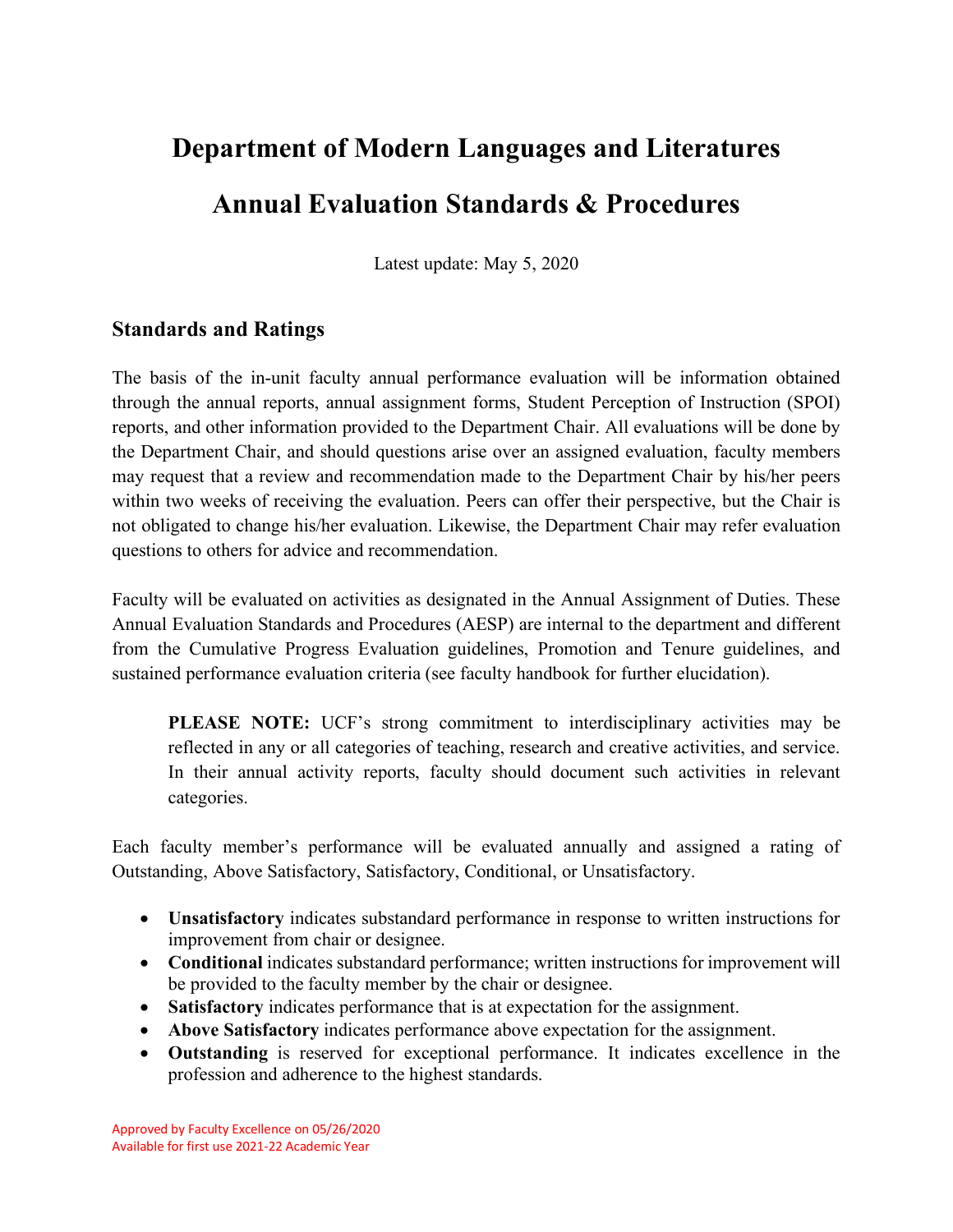The overall annual evaluation for full-time faculty members will be determined by their percentage of assigned effort in each category (i.e., instructional activities, research and creative activities, service, and other, if relevant). Unless otherwise indicated, each accomplishment or research product satisfies one criterion for one year, in whichever category it fits most appropriately.

## **TEACHING**

The Department of Modern Languages and Literatures is committed to excellence in teaching and maintaining the highest standards of the profession. Although a set of objective standards has been established, it is recognized that a wide range of conditions should be taken into consideration by the Chair and/or supervisor in the evaluation process.

## **The Evaluation Standards**

- 1. Contribution of assignment, as measured by criteria that include, for example:
	- a) Number of preparations, including new course preparations and different modalities taught
	- b) Complexity of courses (team-taught; interdisciplinary; innovative; experimental)
	- c) Availability to students (maintaining office hours; advising, timely response to emails and other forms of communication)
	- d) Sharing materials and methods, guest lecturing, and helpfulness to colleagues (acting as an ADL mentor; sharing template for an online course)
- 2. Effectiveness: measured by one visit, or more, per year by the Chair and/or a designee for teaching faculty, faculty annual reports, general faculty observations, teaching portfolios and journals, mentor reports, and by formal student evaluations, including written comments. Faculty might also include in their annual reports a brief discursive summary of accomplishments and commentary on teaching and students, and such documentation as the following:
	- a) Course syllabi that meet or exceed UCF content requirements;
	- b) Special assignments;
	- c) An invited classroom evaluation by a peer in a related field;
	- d) An invited classroom evaluation by the Chair or designee;
	- e) Evidence of development of new courses, including topics, special topics, and Honors seminars;
	- f) Evidence of extensive revision of established courses, particularly in relation to mode of delivery;
	- g) Evidence of incorporation of innovative teaching practices, such as new technologies, service learning or innovation in an Honors course.
- 3. One-on-One Activities: advisement, thesis, Honors Undergraduate Thesis(HUT), graduate project direction, independent studies, student conferences, guest presentations, mentorship of faculty or GTAs, and internship supervision.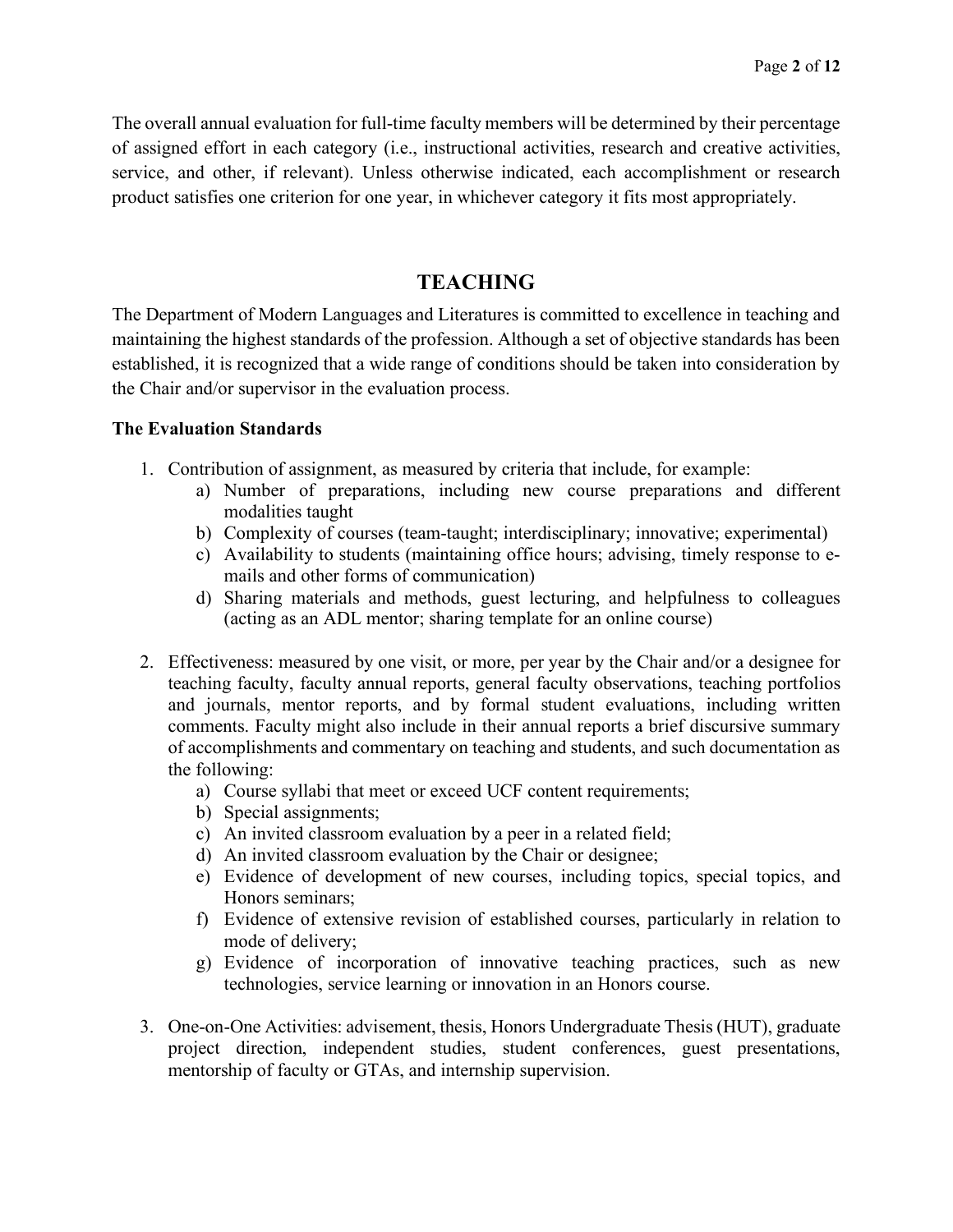4. Recognition: teaching grants, awards, media articles or interviews, other formal recognition of excellence.

**PLEASE NOTE**: In the event that a faculty member feels that the SPOIs for a class do not accurately reflect the faculty member's performance in that class, she or he may provide a written explanation for the discrepancy. Evidence may include, for example, Webcourses assignments, grades, plan of classes, feedback to the students, log of e-mail communication, or other relevant documentation.

#### **Unsatisfactory**

Failure to meet two or more of the standards enumerated below for Satisfactory performance, or failure to meet the minimum conditions in relation to a prior "Conditional" evaluation and written instructions for improvement provided by the chair or designee after the previous annual evaluation, will result in an Unsatisfactory evaluation.

### **Conditional**

Failure to meet one of the standards enumerated below for Satisfactory performance will result in a Conditional evaluation. Written instructions for improvement will be provided by the chair or designee after the annual evaluation.

#### **Satisfactory**

The faculty member will receive a rating of **Satisfactory** by meeting **all** of the following standards:

- 1. Meets class regularly and punctually.
- 2. Schedules and maintains regular office hours.
- 3. Replies to student inquiries within 48 hours, Monday-Friday.
- 4. Provides clear and detailed course syllabi that meet university guidelines.
- 5. Provides accurate and effective advisement when requested. This means that the advisement aligns with the correct UCF catalog and identifies the most efficient trajectory toward timely graduation.
- 6. Participates in teaching, planning and revising courses, as applicable.
- 7. Provides evidence of teaching effectiveness (e.g., peer evaluation, instructional materials, etc.).
- 8. If applicable, turns in book orders on time as required by Florida law.
- 9. Observes the university's examination schedule in compliance with university regulations.
- 10. Turns in final grades on time.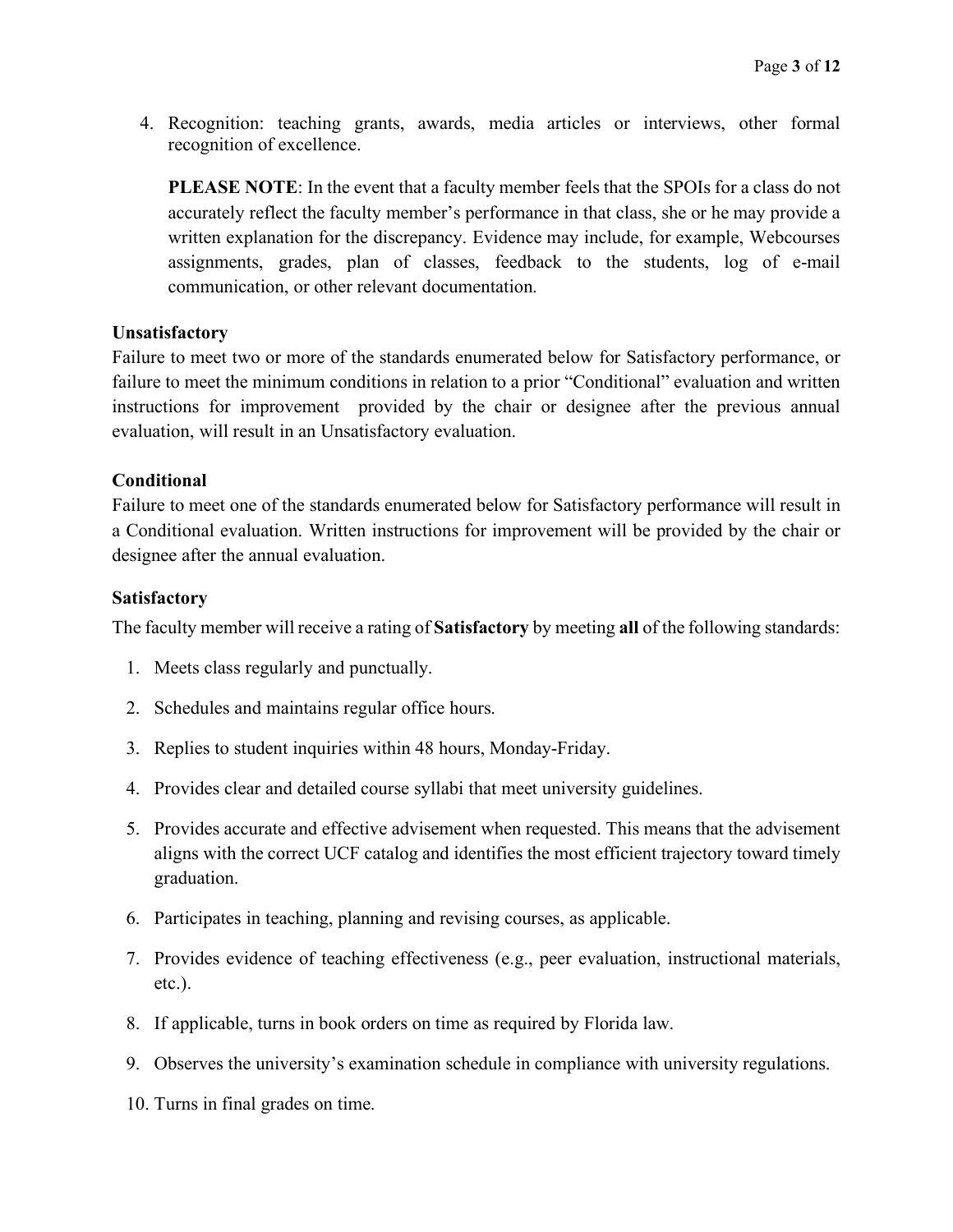- 11. Provides students with grades before withdrawal deadline.
- 12. Gives examinations appropriate to the level taught and reflecting the course objectives and outlined in the syllabus; returns feedback in a timely fashion.
- 13. Enforces the University's attendance requirement: [http://catalog.ucf.edu/content.php?catoid=3&navoid=170#attendance-absences-or](http://catalog.ucf.edu/content.php?catoid=3&navoid=170#attendance-absences-or-unsatisfactory-work)[unsatisfactory-work](http://catalog.ucf.edu/content.php?catoid=3&navoid=170#attendance-absences-or-unsatisfactory-work) .
- 14. Receives "Good to Excellent" in the SPOI ratings from at least 50% of the overall evaluations completed for the academic year, as determined by the "Overall effectiveness of instructor" line on the Overall summary page of the SPOI report.

## **Above Satisfactory**

The faculty member will receive a rating of **Above Satisfactory** if the faculty member meets all of the standards for Satisfactory and **five** of the following:

- 1. Attends at least one teaching *workshop/presentation* per year (Karen L. Smith Faculty Center for Teaching and Learning [FCTL], the Center for Distributed Learning [CDL] Faculty Excellence, or equivalent).
- 2. Completes a faculty development *institute/conference*, such as the FTCL Winter or Summer Faculty Conference or an equivalent conducted by another UCF agency or a professionally recognized organization.
- 3. Submits peer and/or external review of teaching quality with Annual Report.
- 4. Shares information related to curriculum/teaching through publications or presentations(Can be used once, either in Teaching or in Research).
- 5. Serves as a consultant to other educational institutions to promote the scholarship of teaching and learning.
- 6. Receives "Good to Excellent" in the SPOI ratings from at least 75% of the face-to-face and M classes' the overall evaluations completed for the academic year, and 65% for W classes, as determined by the "Overall effectiveness of instructor" line on the Overall summary page of the Student Perception of Instruction report.
- 7. Teaches a newly developed course for the first time.
- 8. Teaches an existing course for the first time.
- 9. Teaches multiple classes with different preparations and/or modalities each academic term.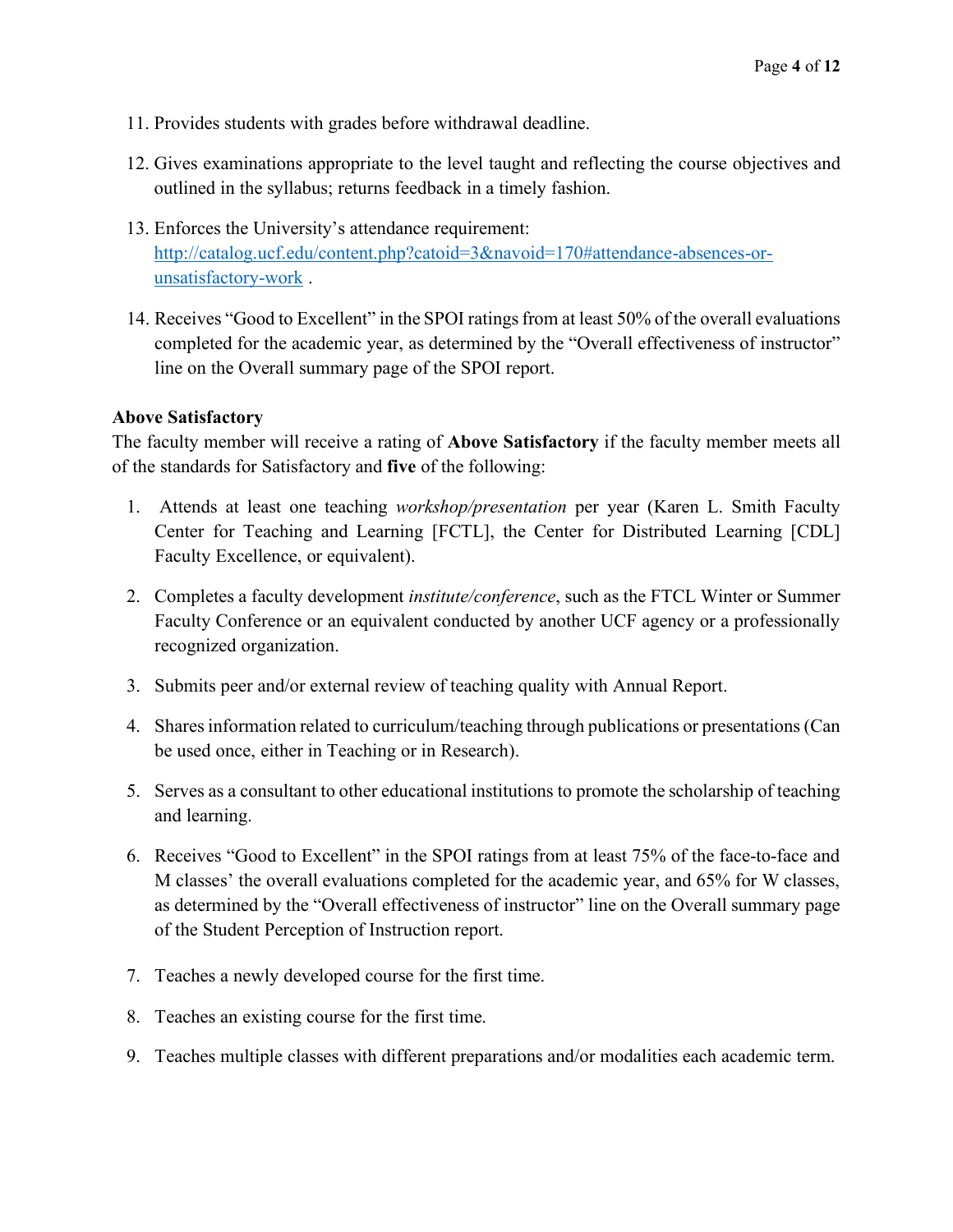- 10. Mentors a student who successfully publishes or publicly presents work originally produced in his/her own class. UCF/Undergraduate Research/Graduate Research events and publications are included.
- 11. Mentors one or more students, graduates and/or undergraduates (Research and Mentoring Program [RAMP], McNair Scholars, etc.) in a formal research project. (One check per project)
- 12. Creates teaching materials shared with faculty members, such as a course template or new component (e.g., adaptive learning, Realizeit or other, culturally inclusive course components, etc.) which is then adopted by other instructors of the course. Must provide documentation of this activity.
- 13. Teaches an Honors class or section. (May count twice if faculty member teaches two different Honors classes in one academic year.)
- 14. Receives a university grant in order to develop teaching materials (e.g., FCTL, Quality Enhancement Plan [QEP], Course Redesign Initiative [CRI], etc.).
- 15. Conducts a workshop outside of the department for a university or national organization.
- 16. Teaches Service-Learning courses. (One check only)
- 17. Teaches Research-Intensive courses. (One check only)
- 18. Teaches High-Impact courses. (One check only) [https://fctl.ucf.edu/teaching](https://fctl.ucf.edu/teaching-resources/teaching-strategies/high-impact-practices/)[resources/teaching-strategies/high-impact-practices/.](https://fctl.ucf.edu/teaching-resources/teaching-strategies/high-impact-practices/)
- 19. Acquires a program grant or other funding which advances the teaching mission.
- 20. Secures funding for acquisition of equipment that enhances student learning.
- 21. Conducts one or more Independent Study and/or Directed Research course(s).
- 22. Submits a portfolio for a UCF teaching award (TIP, Excellence in Undergraduate Teaching, Excellence in Graduate Teaching). (One check only)
- 23. Serves as a guest lecturer in another faculty member's course. Must provide documentation of this activity.
- 24. Serves on an Honors Undergraduate Thesis or graduate thesis or dissertation committee.
- 25. Receives a CDL "Quality" and/or "High Quality" designation for an online class template.
- 26. Performs some other significant teaching or teaching-related activity that is not included in the above items (e.g., language coffee hours, language game days, special language teaching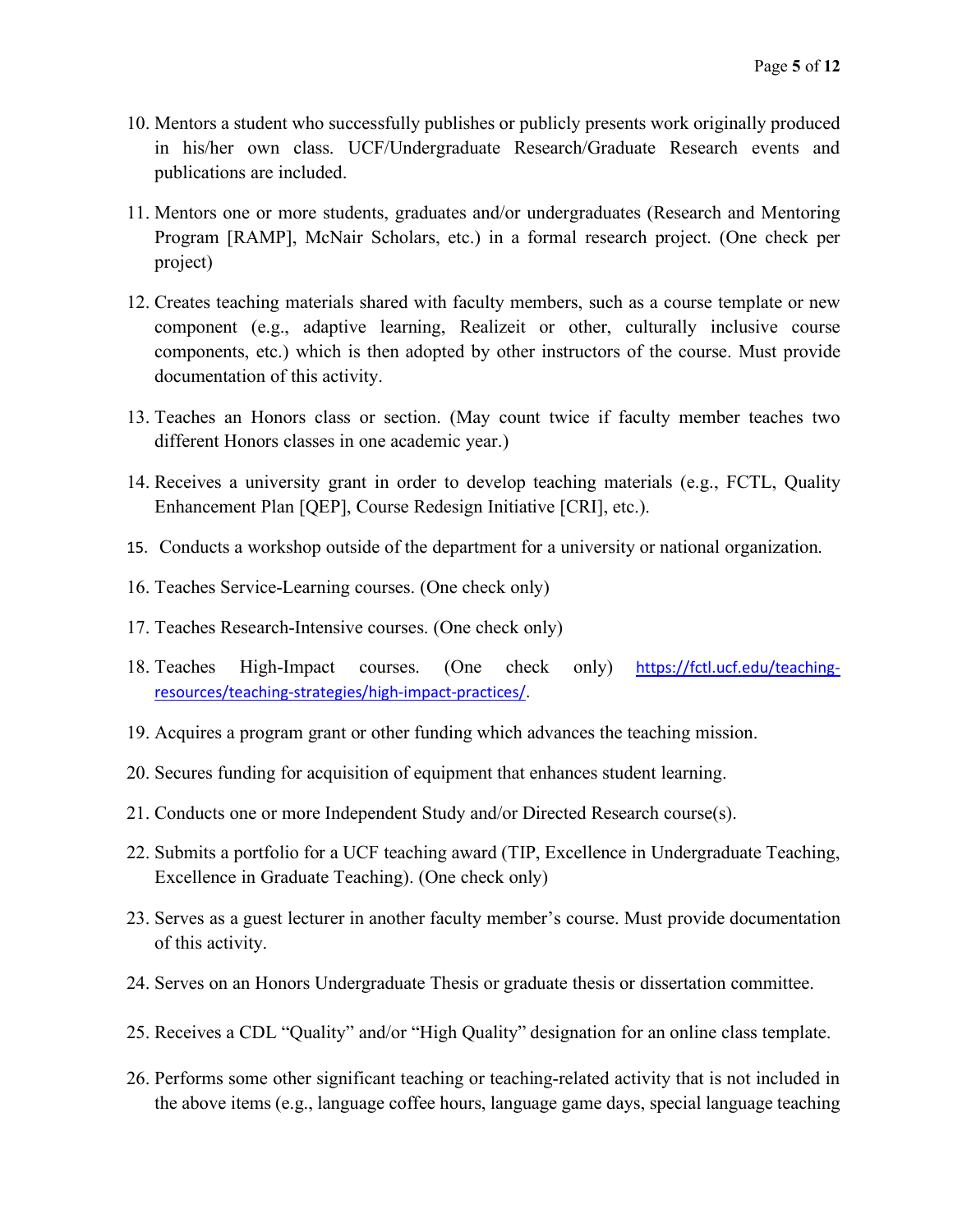days, community outreach such as in local schools, tending the language table at majors' and minors' events, etc.). Faculty must provide documentation of such teaching activity.

## **Outstanding**

The faculty member will receive a rating of Outstanding if the faculty member satisfies the standards for Above Satisfactory AND attains **one** of the following:

- 1. Fulfills an additional three of the standards in the Above Satisfactory category.
- 2. Wins a UCF TIP award. Winning faculty will automatically receive an "Outstanding" rating.
- 3. Wins a UCF or CAH Excellence in Teaching Award.
- 4. Receives "Excellent" on the SPOI ratings from at least 70% of the face-to-face and M classes' and 60% for W classes' student evaluations submitted in each course taught during the yearly evaluation period, as determined by the "Overall effectiveness of instructor" line on the Overall summary page of the SPOI report.
- 5. Wins a teaching award from a regional, national, or international organization in the faculty members' discipline. (Documentation must be supplied by faculty member)
- 6. Chairs an Honors Undergraduate Thesis or graduate thesis or dissertation committee.
- 7. Performs some other significant teaching activity that is not included in the above items. Faculty must provide documentation of such teaching activity.

**PLEASE NOTE:** Chairing or serving on the same thesis committee can be counted for a maximum of two years. Chairing or serving on the same dissertation committee can be counted for a maximum of three years.

Your Overall Evaluation for Teaching: University of New Your Overall

## **RESEARCH AND CREATIVE ACTIVITIES**

Research in the Department of Modern Languages and Literatures is understood to include a wide variety of methods and genres for publication, including but not limited to historical or theoretical research, studies of classroom pedagogy, analysis of traditional and new media genres, linguistic analyses, and other creative and narrative genres. The Department also recognizes the publication of translations of books accompanied by a substantial introduction and the publication of textbooks. Collaborative and interdisciplinary scholarship is recognized as an established and valued practice for research and creative activities.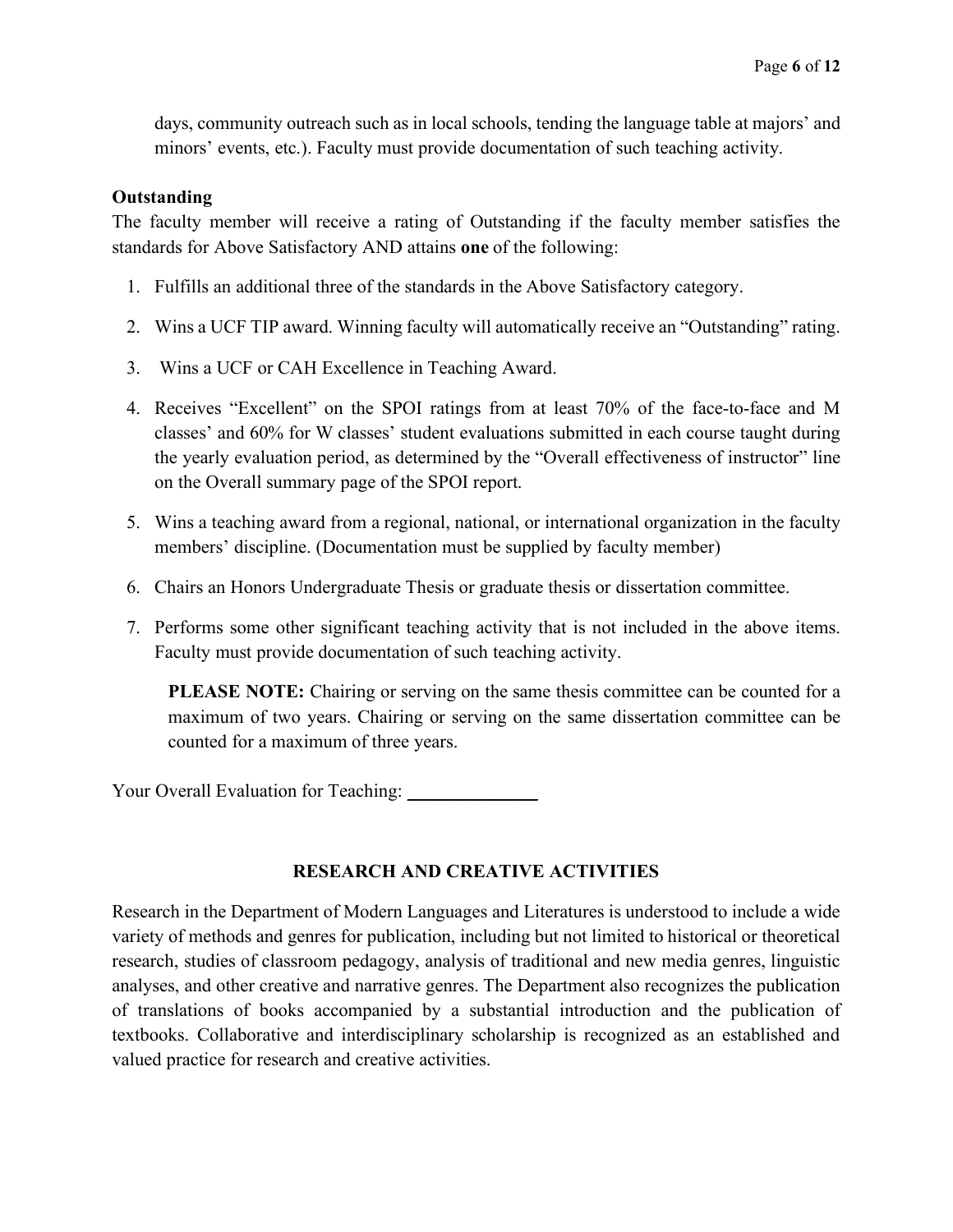**PLEASE NOTE:** Publication of an authored scholarly book, edition, book-length translation with scholarly introduction and/or substantial critical apparatus, or book-length creative work with a peer-reviewed scholarly or creative press with a national and/or international distribution and reputation shall automatically result in the awarding of an Outstanding for two consecutive evaluation years.

#### **Unsatisfactory**

Failure to meet any of the standards listed under Satisfactory performance, or failure to meet the minimum conditions in relation to a prior "Conditional" evaluation and written instructions for improvement provided by the chair or designee after the previous annual evaluation.

## **Conditional**

The faculty member will receive a rating of Conditional if the faculty member meets only **one** of the standards listed under Satisfactory performance. Written instructions for improvement will be provided by the chair or designee after the annual evaluation.

#### **Satisfactory**

The faculty member will receive a rating of Satisfactory if the faculty member meets **two** of the following standards.

- 1. Presents a research paper at a regional professional conference. If additional different original papers are presented in the same year, this can count up to two times. Must be documented.
- 2. Publishes a non-peer-reviewed article/chapter, encyclopedia entry, and/or translation or selfpublished book.
- 3. Publishes pedagogical material in a reputable venue (e.g., state journal, teaching oriented journals, *Best Practices*, and similar venues).
- 4. Publishes a piece in a non-peer-reviewed conference proceeding.
- 5. Publishes a short creative work in a peer-reviewed venue such as a literary magazine or small-press journal.
- 6. Submits an article to a peer-reviewed academic journal.
- 7. Submits a proposal for grant funding to a University-level or external source.
- 8. Other: A faculty member may submit other research-related activities that merit consideration with substantiating narrative and including documentation, if appropriate.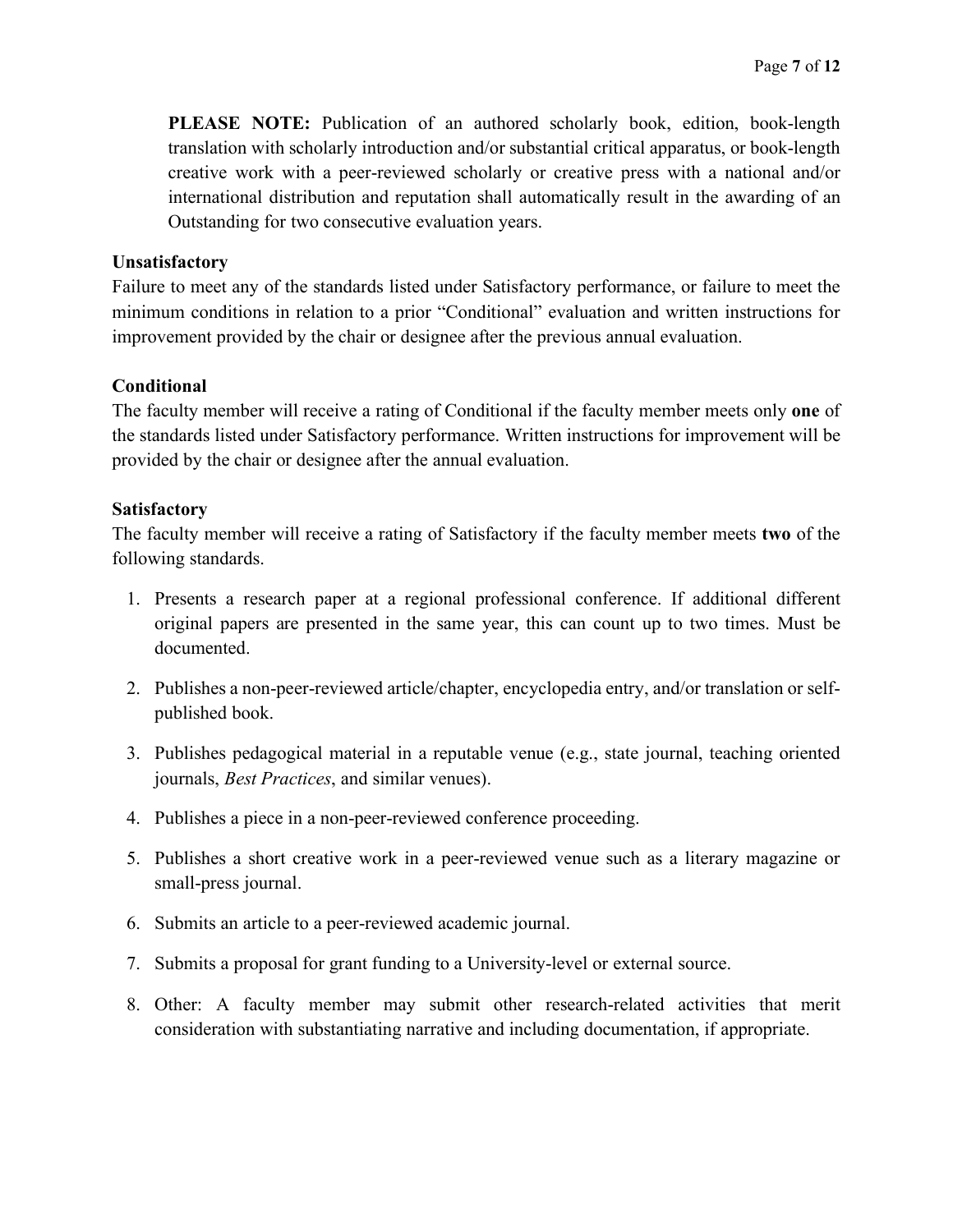## **Above Satisfactory**

To receive a rating of Above Satisfactory, the faculty member must meet the requirements for a Satisfactory rating plus **two** of the following standards. Regardless of Satisfactory criteria, meeting **four** of Above Satisfactory criteria will also result in an Above Satisfactory rating.

- 1. Presents a research paper at a national or international professional conference. If additional different original papers are presented in the same year, this can count up to two times. Must be documented.
- 2. Demonstrates significant progress on an article, book chapter or peer-reviewed conference proceedings. Evidence of progress must be provided.
- 3. Receives an option, letter of interest, or other demonstration that a project is likely to be published by a scholarly or creative press with national and/or international distribution and reputation.
- 4. Receives a revise-resubmit response from a submission to an academic peer-reviewed journal or other prestigious venue.
- 5. Publishes a short story, a chapbook, or other creative piece in a peer-reviewed venue such as a literary magazine or a small-press journal.
- 6. Publishes a translation in a peer-reviewed venue with national and/or international distribution and reputation.
- 7. Receives an internal grant for research.
- 8. Publishes an interview with a prominent author in a peer-reviewed journal.
- 9. Serves as volume editor or co-editor for a peer-reviewed conference proceedings.
- 10. Other: A faculty member may submit other research-related activities that merit consideration with substantiating narrative and documentation, if appropriate.

## **Outstanding**

The faculty member will receive a rating of Outstanding if the faculty member meets the standards for Above Satisfactory and attains **one** of the following standards. Regardless of Above Satisfactory criteria, meeting five of Outstanding criteria will also result in an Outstanding rating.

- 1. Publishes an article-length essay, creative or scholarly, in a peer-reviewed journal, or a book chapter in a peer-reviewed volume, or a peer-reviewed conference proceeding.
- 2. Receives a book contract from an academic peer-reviewed publisher to publish a book-length manuscript.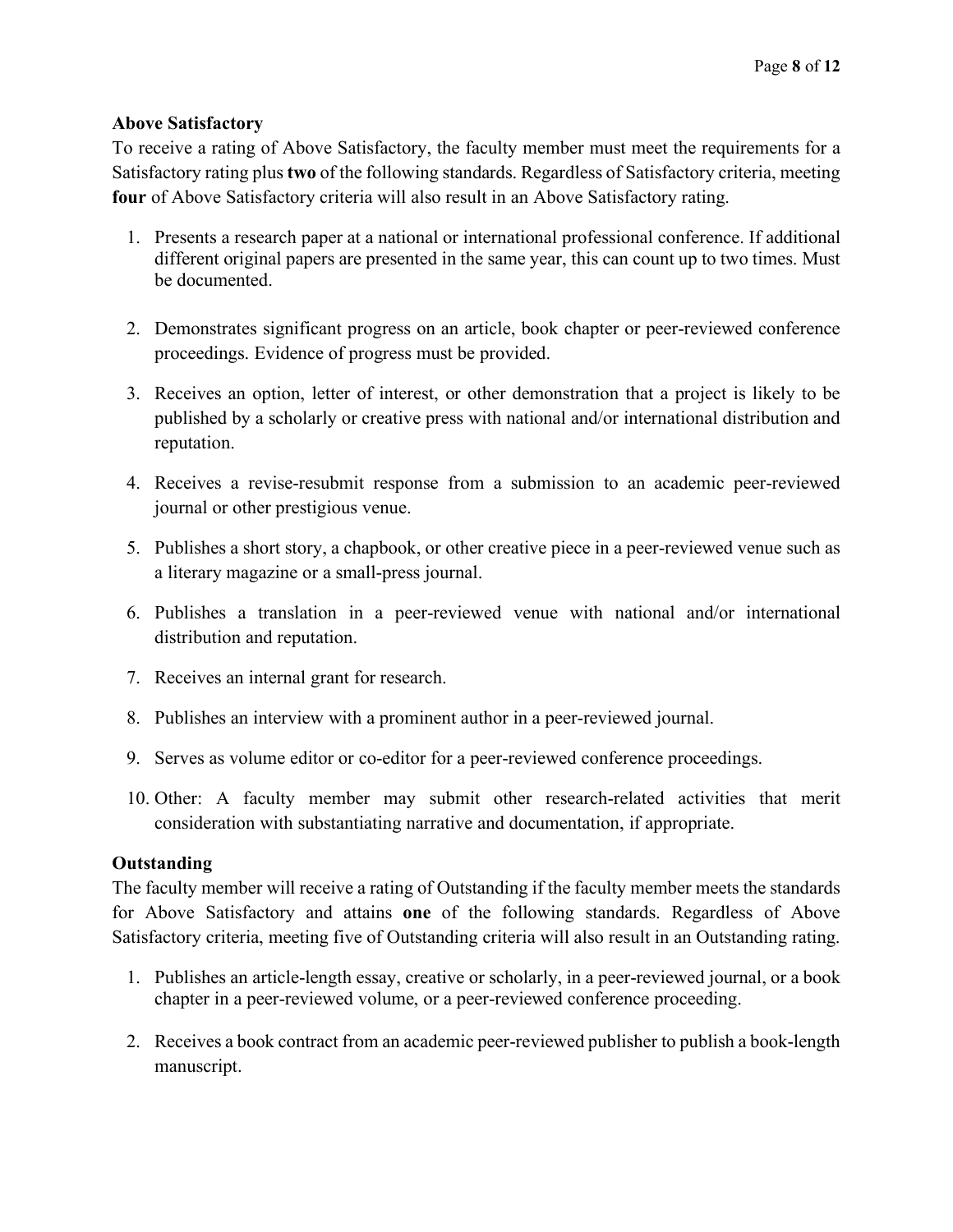- 3. Publishes a single-authored book in the faculty's field with a scholarly or creative press with a national and/or international distribution and reputation. Book may be interpreted as any major project that undergoes professional review, in particular scholarly works but also textbooks (textbooks must include substantial original content); independently evaluated scholarly websites; other significant nonfiction studies; novels; book-length collections of short fiction, literary nonfiction, poems, or articles.
- 4. Publishes a jointly authored book with a scholarly or creative press that has a national and/or international distribution and reputation. Faculty member must explain his/her contribution to the publication.
- 5. Publishes an edited or co-edited peer-reviewed book by a scholarly or creative press with a national and/or international distribution and reputation. Faculty member must explain his/her contribution to the publication.
- 6. Guest-edits a special issue of an academic national/international journal, that includes an introduction. Faculty member must explain his/her contribution to the publication.
- 7. Serves as editor of a peer-reviewed journal or book series with publisher with national and/or international distribution and reputation.
- 8. Publishes a textbook with an academic publisher.
- 9. Publishes a book-length translation with an introduction, with an academic press.
- 10. Publishes a peer-reviewed creative work (e.g., novel, collection of short stories, collection of poetry).
- 11. Documents progress on a peer-reviewed article, book chapter or conference proceedings already accepted by an academic press. (May only be used up to two timesin five consecutive years.)
- 12. Demonstrates progress on a book-length project, of which the quantity and quality of the writing can be documented by samples. (May only be used up to two times in five consecutive years.)
- 13. Obtains a funded external grant as a principal investigator or a co-principal investigator.
- 14. Presents the keynote address or one of the highlighted plenary addresses at a significant national or international conference.
- 15. Wins the UCF or CAH Excellence in Research Award.
- 16. Wins a RIA or SoTL or an external major honor or award for research.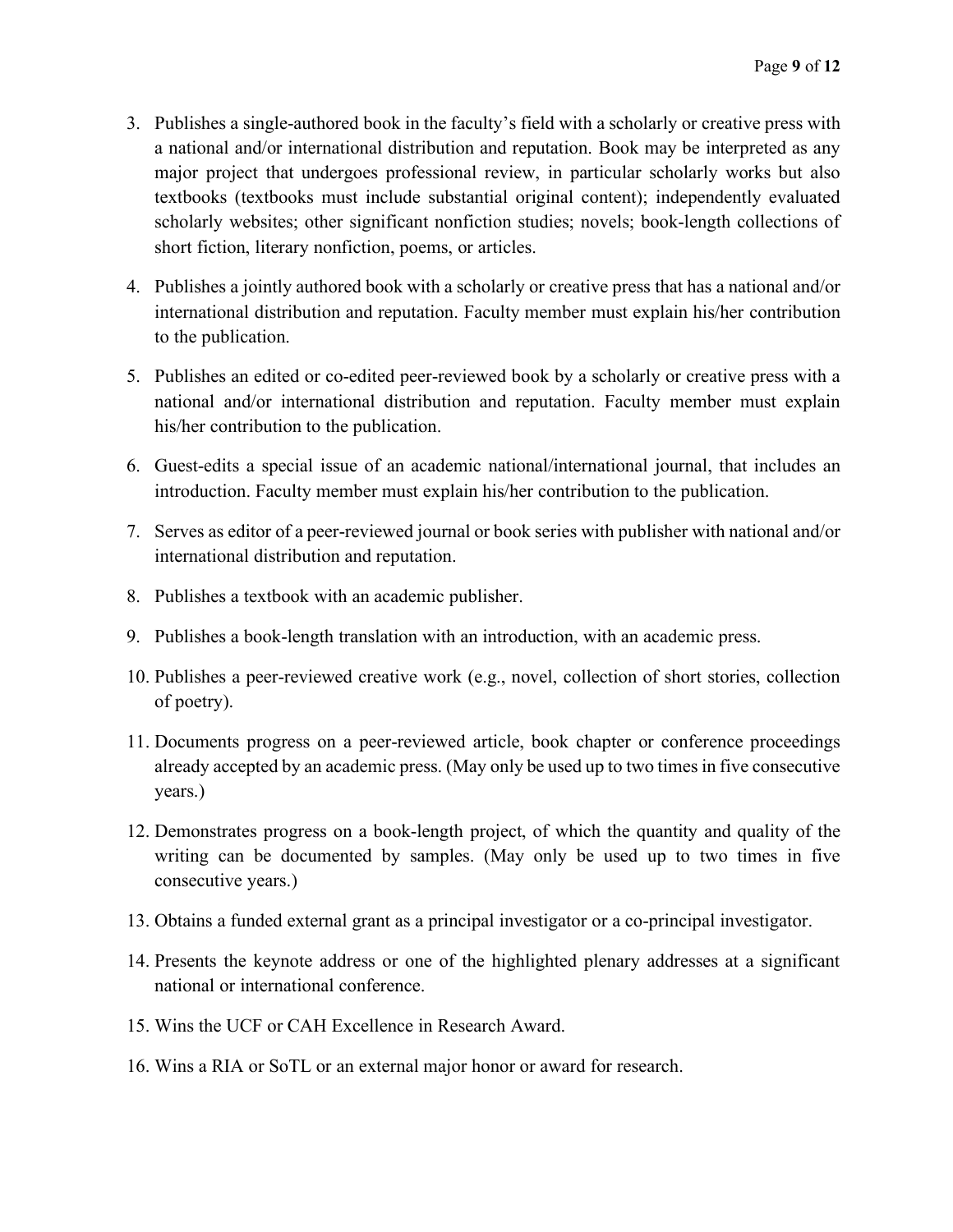17. Other: A faculty member may submit other research-related activities that merit consideration with substantiating narrative and documentation, if appropriate.

## **PLEASE NOTE:**

- 1. Articles will be counted when accepted or published (but not both). Documentation of the acceptance of articles is required.
- 2. A peer-reviewed publication is one that has been blind peer-reviewed. The author's name should not appear anywhere on the manuscript.
- 3. All publications will be counted when in press or when published (but not both).
- 4. Grants will be counted after receipt of a letter of award, or when received (but not both).
- 5. Co-authored works will be evaluated on a case-by-case basis with the UCF author expected to provide a clear and definitive description of his or her contribution to the work.

Your Overall Evaluation for Research and Creative Activities \_\_\_\_\_\_\_\_\_\_\_\_\_\_\_\_\_\_\_

#### **SERVICE**

Service is understood to include a wide variety of outlets, including but not limited to: Department, College, University, the profession and/or community related to our role as educators. All faculty are expected to provide service to the department, the college, the university, the community, as well as to professional organizations. Service will be assessed in accordance with the allocation of effort on each faculty member's Assignment of Duties form for the year.

All service must be documented to be considered.

All faculty must satisfy both following criteria:

- 1. Attend all faculty and committee meetings
- 2. Serve on a department or program-level committee, work group, or project team

## **Unsatisfactory**

Not satisfying the above **two** requirements will automatically result in an Unsatisfactory rating. Failure to meet the minimum conditions in relation to a prior "Conditional" evaluation and written instructions for improvement provided by the chair or designee after the previous annual evaluation will also result in an Unsatisfactory evaluation.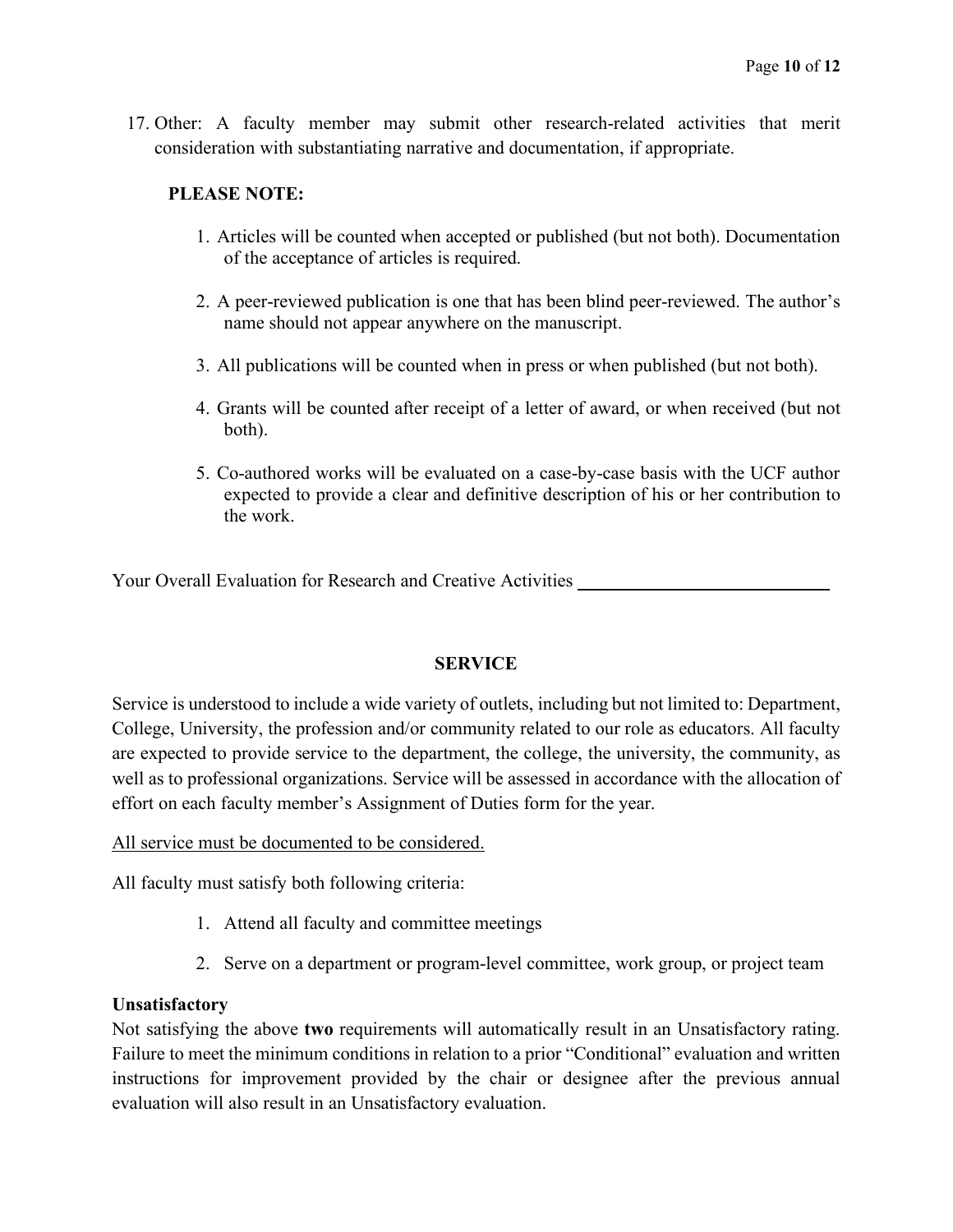## **Conditional**

Satisfying only criteria 1 and 2 above ("All faculty must…") and nothing else will automatically result in a Conditional rating. Written instructions for improvement will be provided by the chair or designee after the annual evaluation.

## **Satisfactory**

The faculty member must satisfy criteria 1 and 2 above ("All faculty must…") and **one** of the following criteria to receive a rating of "Satisfactory."

## **Above Satisfactory**

The faculty member must satisfy criteria 1 and 2 above ("All faculty must…") and **three** of the following criteria to receive a rating of "Above Satisfactory."

## **Outstanding**

The faculty member must satisfy criteria 1 and 2 above ("All faculty must…") and **five** of the following criteria to receive a rating of "Outstanding."

## Criteria:

- 1. Serves on a second department committee, work group, or project team.
- 2. Serves on a CAH committee.
- 3. Serves on a University committee.
- 4. Serves on the Faculty Senate.
- 5. Chairs one of the following: a department standing committee, a department search committee, a CAH committee, or a University committee or subcommittee.
- 6. Serves as advisor for a student organization.
- 7. Gives a public lecture in his/her field to a local or regional group or organization.
- 8. Gives a discipline-relevant lecture to a public, private, or charter school.
- 9. Consults with a public, private, or charter school to improve language education.
- 10. Serves as an officer or board member for a local, regional, state, national or international professional organization relating to the field.
- 11. Evaluates a manuscript for a professional journal or assesses a book for publication for an academic/scholarly press.